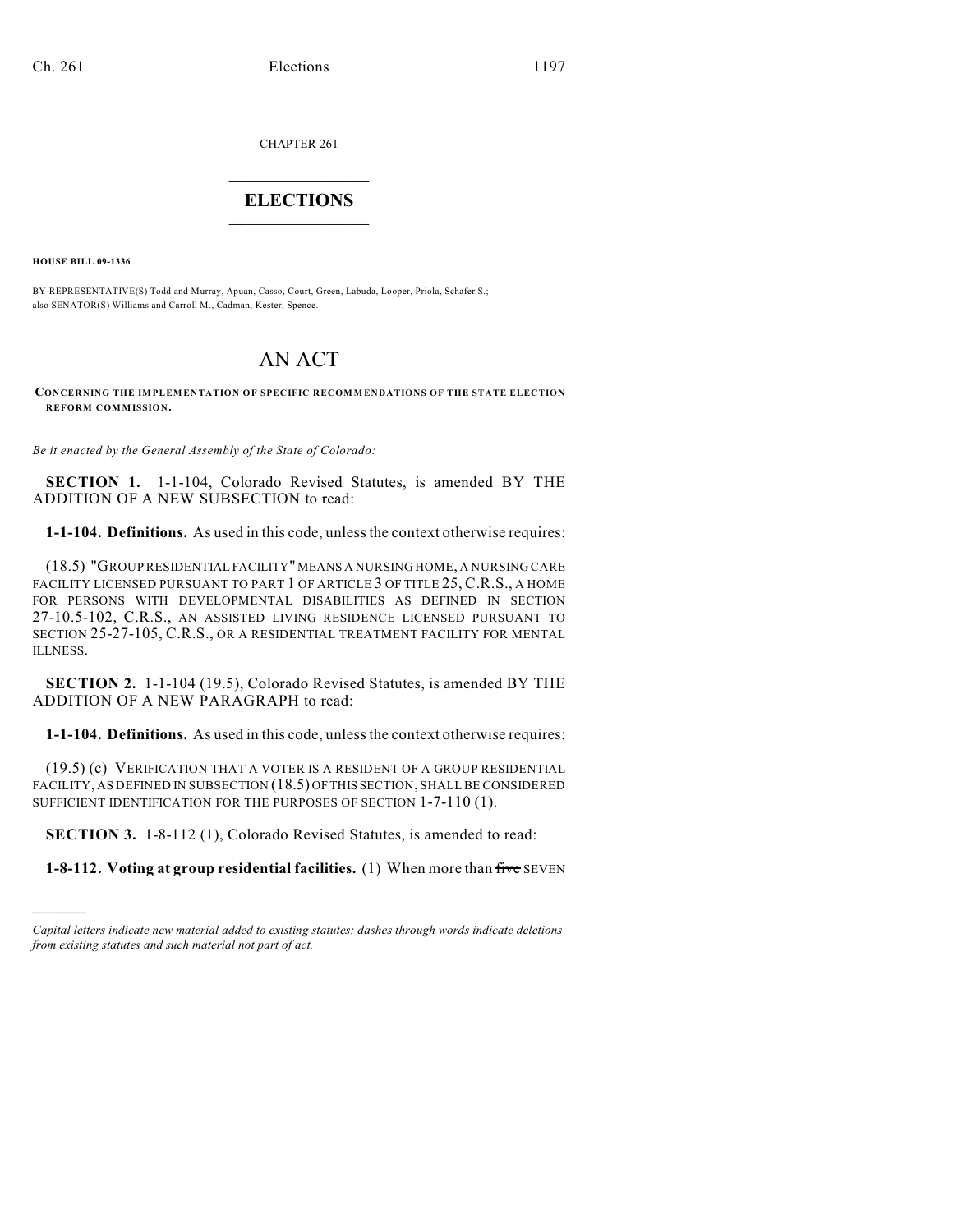1198 Elections Ch. 261

mail-in ballots are to be sent to the same group residential facility, within a county, which includes, but is not limited to, nursing homes and senior citizen housing facilities AS DEFINED IN SECTION 1-1-104 (18.5), a committee consisting of one employee of the county clerk and recorder OF THE COUNTY IN WHICH THE FACILITY IS LOCATED and, where available, a representative appointed by each of the major political parties shall deliver the mail-in ballots and return those ballots to the office of the county clerk and recorder.

**SECTION 4.** 1-1-109 (1), Colorado Revised Statutes, is amended, and the said 1-1-109 is further amended BY THE ADDITION OF A NEW SUBSECTION, to read:

**1-1-109. Forms prescribed - rules.** (1) Except as otherwise provided by this code, the secretary of state shall approve all forms required by this code, which forms shall be followed by county clerk and recorders, election judges, and other election officials. PRIOR TO APPROVING ANY ELECTION FORM, THE SECRETARY SHALL DETERMINE AND CONSIDER BEST PRACTICES IN THE DESIGN AND DEVELOPMENT OF THE FORM IN ORDER TO MINIMIZE VOTER CONFUSION AND MAXIMIZE EASE OF USE.

(3) THE SECRETARY OF STATE SHALL PROMULGATE RULES IN ACCORDANCE WITH ARTICLE 4 OF TITLE 24,C.R.S., AS MAY BE NECESSARY TO ADMINISTER AND ENFORCE ANY REQUIREMENT OF THIS SECTION, INCLUDING ANY RULES NECESSARY TO SPECIFY WHAT CONSTITUTES APPROVED AND ACCEPTABLE FORMS CERTIFIED FOR USE BY ELIGIBLE VOTERS, CAMPAIGNS, VOTER REGISTRATION DRIVES, AND ACCEPTANCE BY ELECTION OFFICIALS AND ANY RULES NECESSARY TO ESTABLISH UNIFORMITY REGARDING THE USE OF FORMS.

**SECTION 5.** 1-2-204, Colorado Revised Statutes, is amended BY THE ADDITION OF A NEW SUBSECTION to read:

**1-2-204. Questions answered by elector - rules.** (5) THE SECRETARY OF STATE SHALL PROMULGATE RULES IN ACCORDANCE WITH ARTICLE 4 OF TITLE 24, C.R.S., AS MAY BE NECESSARY TO DETERMINE THE IDENTITY OF A RESIDENT OF A GROUP RESIDENTIAL FACILITY, AS DEFINED IN SECTION 1-1-104 (18.5), AND ANY RULES NECESSARY TO ENSURE THE CONSISTENT APPLICATION OF SUCH IDENTIFICATION RULES.

**SECTION 6.** 1-7.5-107.5, Colorado Revised Statutes, is amended to read:

**1-7.5-107.5. Counting mail ballots.** The election officials at the mail ballot counting place may receive and prepare mail ballots delivered and turned over to them by the designated election official for tabulation. Counting of the mail ballots may begin ten FIFTEEN days prior to the election and continue until counting is completed. The election official in charge of the mail ballot counting place shall take all precautions necessary to ensure the secrecy of the counting procedures, and no information concerning the count shall be released by the election officials or watchers until after 7 p.m. on election day.

**SECTION 7.** 1-8-103.5 (2), Colorado Revised Statutes, is amended BY THE ADDITION OF A NEW PARAGRAPH to read: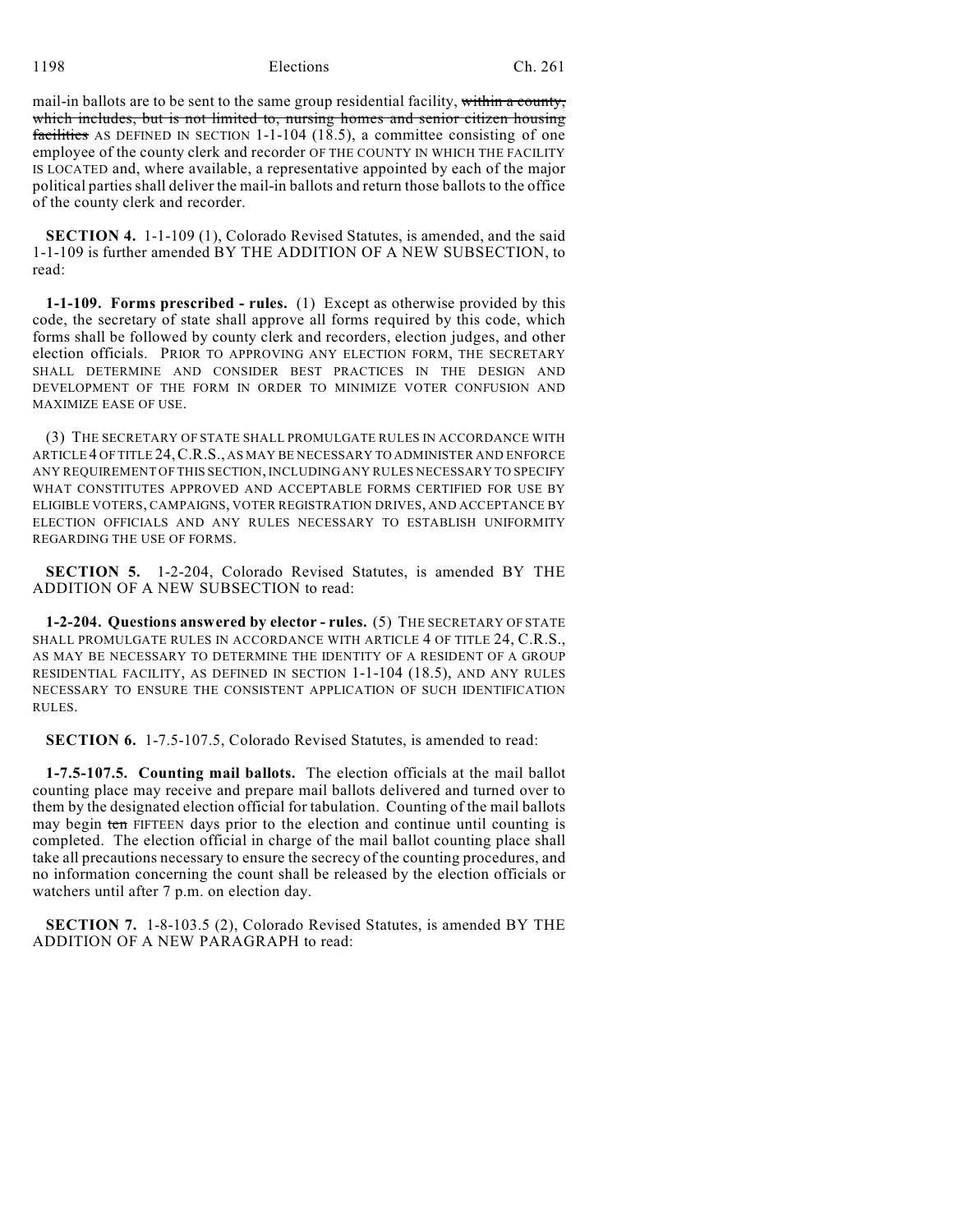### Ch. 261 Elections 1199

**1-8-103.5. Voting by persons residing overseas and military personnel definitions.** (2)(d) THE PROVISIONS OF SECTIONS  $1-7.5-107.3$  (2)(a) AND  $1-8-114.5$ (2) (a) PERTAINING TO SIGNATURE VERIFICATION SHALL BE EXTENDED FOR PURPOSES OF SIGNATURE COMPARISON AND VERIFICATION OF ABSENT UNIFORMED SERVICES ELECTORS SERVING OUTSIDE THE UNITED STATES WHOSE BALLOTS ARE RECEIVED NO LATER THAN THE CLOSE OF BUSINESS ON THE EIGHTH DAY FOLLOWING THE DAY OF THE ELECTION, PURSUANT TO PARAGRAPH (a) OF THIS SUBSECTION (2).

**SECTION 8.** 1-8-113 (3) (d), Colorado Revised Statutes, is amended to read:

**1-8-113. Manner of mail-in voting - first-time voters casting a mail-in ballot after having registered by mail to vote.** (3) (d) Any person who desires to cast his or her ballot by mail-in ballot but does not satisfy the requirements of paragraph (b) of this subsection (3) may cast such ballot by mail. and the ballot shall be treated as a provisional ballot in accordance with the requirements of article 8.5 of this title. THE DESIGNATED ELECTION OFFICIAL SHALL, WITHIN THREE DAYS AFTER THE RECEIPT OF A MAIL-IN BALLOT THAT DOES NOT CONTAIN A COPY OF IDENTIFICATION AS DEFINED IN SECTION 1-1-104 (19.5), BUT IN NO EVENT LATER THAN TWO DAYS AFTER ELECTION DAY, SEND TO THE ELIGIBLE ELECTOR AT THE ADDRESS INDICATED IN THE REGISTRATION RECORDS A LETTER EXPLAINING THE LACK OF COMPLIANCE WITH PARAGRAPH (b) OF THIS SUBSECTION (3). IF THE DESIGNATED ELECTION OFFICIAL RECEIVES A COPY OF IDENTIFICATION IN COMPLIANCE WITH PARAGRAPH (b) OF THIS SUBSECTION (3) WITHIN EIGHT DAYS AFTER ELECTION DAY, AND IF THE MAIL-IN BALLOT IS OTHERWISE VALID, THE MAIL-IN BALLOT SHALL BE COUNTED.

**SECTION 9.** 1-10-101.5, Colorado Revised Statutes, is amended to read:

**1-10-101.5. Duties of the canvass board.** (1) The canvass board shall:

(a) Reconcile the ballots cast in an election to confirm that the number of ballots counted in that election does not exceed the number of ballots cast in that election;

(b) RECONCILE THE BALLOTS CAST IN EACH PRECINCT IN THE COUNTY TO CONFIRM THAT THE NUMBER OF BALLOTS CAST DOES NOT EXCEED THE NUMBER OF REGISTERED ELECTORS IN THE PRECINCT; AND

(c) The canvass board also shall Certify the abstract of votes cast in any election AND TRANSMIT THE CERTIFICATION TO THE SECRETARY OF STATE. A MAJORITY OF CANVASS BOARD MEMBERS' SIGNATURES SHALL BE SUFFICIENT TO CERTIFY THE ABSTRACT OF VOTES CAST IN ANY ELECTION. WHEN UNABLE TO CERTIFY THE ABSTRACT OF VOTES BY THE MAJORITY OF THE BOARD FOR ANY REASON, THE CANVASS BOARD SHALL TRANSMIT THE NONCERTIFIED ABSTRACT OF VOTES TO THE SECRETARY OF STATE ALONG WITH A WRITTEN REPORT DETAILING THE REASON FOR NONCERTIFICATION.

**SECTION 10.** Part 1 of article 10 of title 1, Colorado Revised Statutes, is amended BY THE ADDITION OF A NEW SECTION to read:

**1-10-104.5. Rules.** THE SECRETARY OF STATE SHALL PROMULGATE RULES IN ACCORDANCE WITH ARTICLE 4 OF TITLE 24, C.R.S., FOR THE PURPOSE OF ESTABLISHING EQUITABLE UNIFORMITY IN THE APPOINTMENT AND OPERATION OF